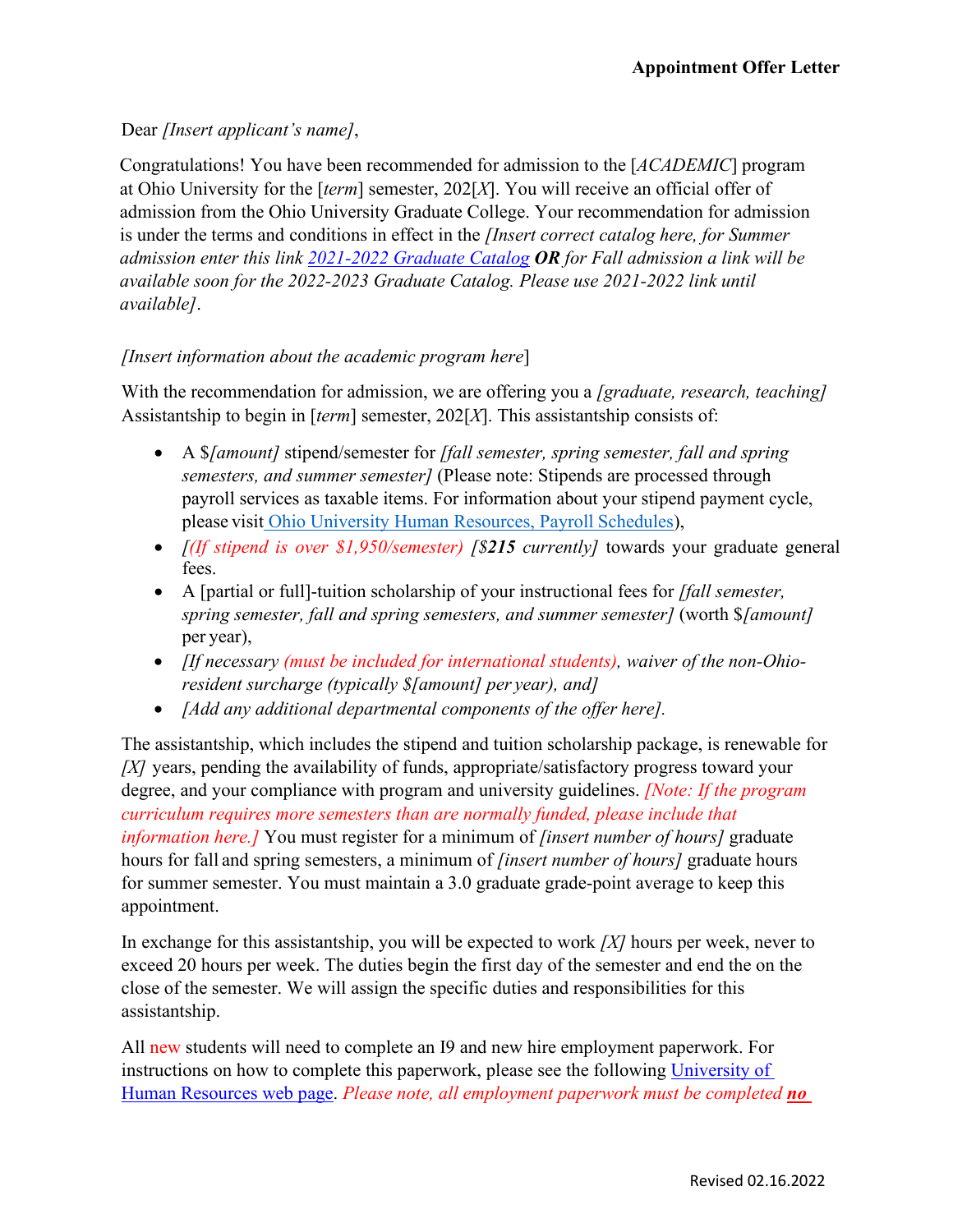## *later than your first day of employment or you will not be eligible to work.*

*[international:* Teaching Assistants must meet oral English proficiency requirements as defined by the State of Ohio. These requirements apply to all teaching assistants with instructional responsibility regardless of the teaching assistant's native language. Oral proficiency is certified by the academic program. For non-native speakers, the minimum requirements are as follows:

 iBT - ≥80 Composite, ≥24 Speaking, ≥17 all other section scores IELTS –  $\geq 6.5$  Composite,  $\geq 7.0$  Speaking,  $\geq 6.5$  all Bands

Non-native speakers may be provisionally cleared to teach if they achieve the following and concurrently enroll in a specified English language improvement course:

iBT - ≥80 Composite, 21-23 Speaking, ≥17 all other sections IELTS –  $\geq 6.5$  Composite,  $\geq 6.5$  Speaking,  $\geq 6.5$  all Bands

If your English scores do not meet the minimum requirements listed above, or if your academic department requested an English waiver on your behalf, then you will be required to take the Versant English Test (VET) prior to assuming teaching assistantship duties. This test can be arranged by contacting the Ohio Program of Intensive English director, Dr. Gerry Krzic [\(krzic@ohio.edu\)](mailto:krzic@ohio.edu).*]*

You will be responsible for paying the remainder of the fees while holding this appointment, as applicable. These fees include:

- General fees,
- [Health insurance](https://www.ohio.edu/student-insurance/) (may be waivable for domestic students),
- College technology fees,
- Network fees.
- [Wellbeing fees](https://www.ohio.edu/student-affairs/wellbeing) (waivable), and
- [Student legal services fees](https://www.studentlegalrights.org/) (waivable).

A schedule of current tuition and fees can be viewed by visiting the Ohio University [Office of the Bursar](https://www.ohio.edu/bursar/graduate-tuition) web [page.](https://www.ohio.edu/bursar/graduate-tuition.cfm) 

You are likely to have additional expenses (for example, housing deposits, rent, books, transportation, [parking,](https://www.ohio.edu/parking/index.cfm) food, clothing, outerwear, and other living expenses) to pay before your first stipend payment, so arrive with sufficient funds for these additional costs. For more information on typical expenses, visit the [Graduate College](https://www.ohio.edu/graduate/prospective-students/tuition) web page.

For more information on additional funding opportunities and financial assistance, visit the Graduate College [Financial Support](https://www.ohio.edu/graduate/prospective-students/financial-support) web page.